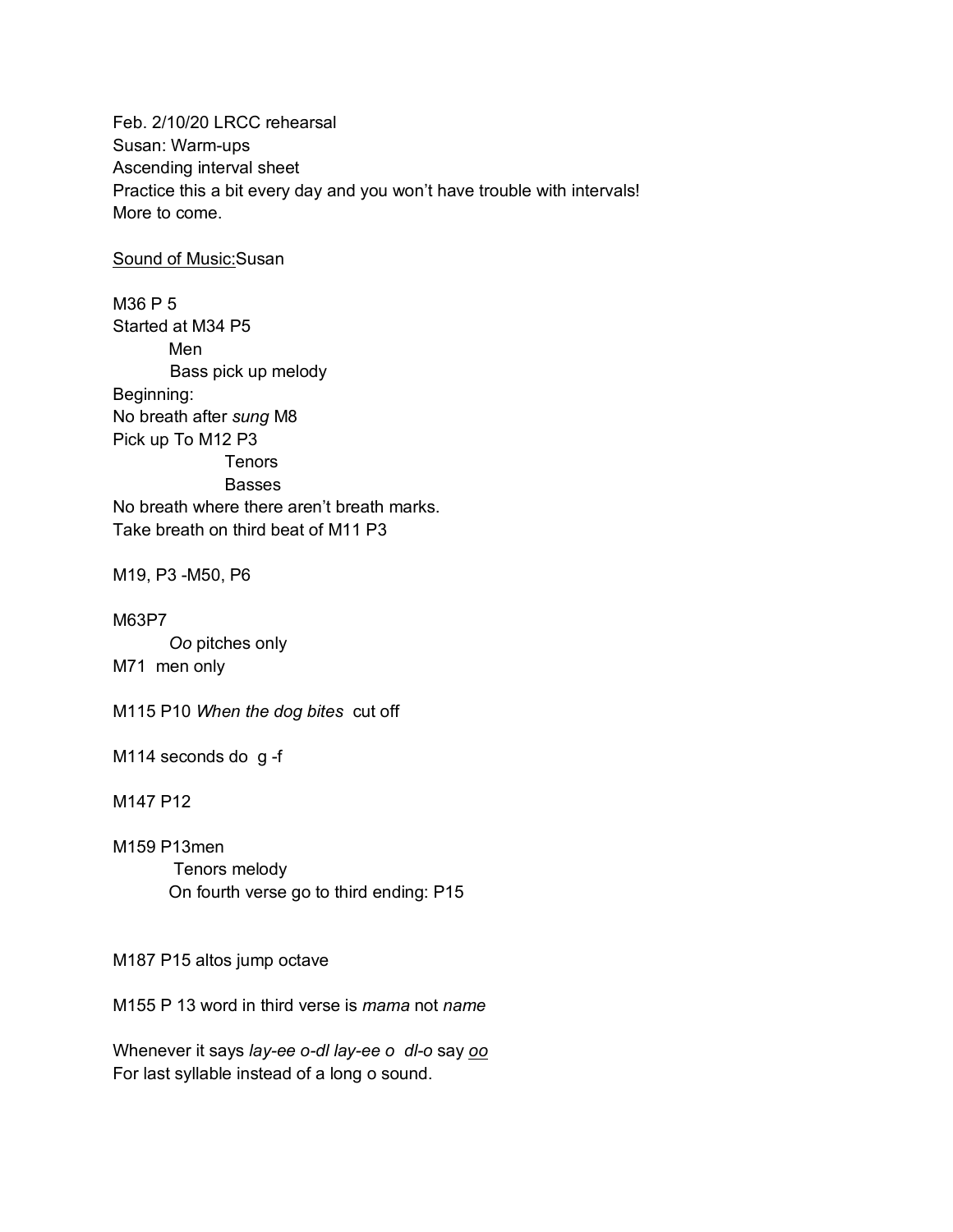P14 M167 Men basses And altos Then tenors and sops Tenors alone Each part alone **Tenors** All M195 P16 Men Altos (same as basses) M191 P16 Men

M206 P17 M218 P 17 sops and tenors M237 P18 men go straight down the scale

M253 P20 men

M269 P21 sops only first time

M287 P22 M219 harmony men.

## All Things Bright and Beautiful: Susan

Beginning

M23 P4 M28 rhythm on *wonderful*

M38 P 5 rhythm for men (*morning*)

P'up M45 P6 men

• M57 P7 men sing melody

Whatever Lola Wants: Susan

M 12 P 3 doo doo doot... men

M44 P7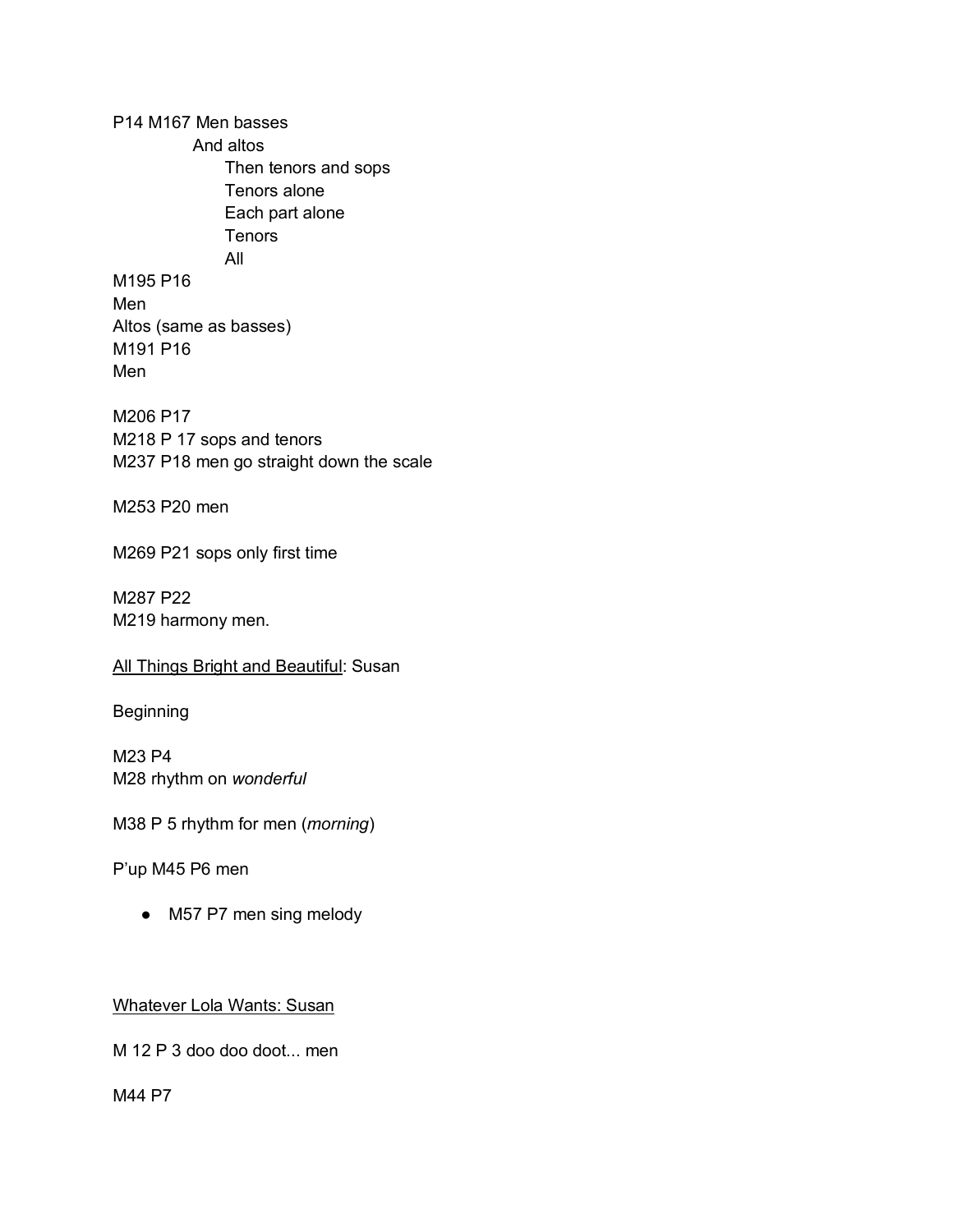God Bless America: Jan Again: don't repeat to M9 go to M26 From the top

The Prayer: Jan

P 8 M40 Sops and altos M44 altos Men No breath after *God* M44 *Reaching* to not *reaching for* M46, P9

## All

SopsM45 a natural goes to a flat on next measure This section is the climax of piece

Going on to P12 Put *lead* on bottom of page 11 to be ready

Correction P11M61 Change words to *Lead us to a place* instead of *need to find a place*

M65 P12 Sops M67 is 4/4 three beats of singing M68 M70 Sops Altos **Tenors** Basses Men All

Whole page

## **Please listen to the cd recording of this song**

From beginning'

Stopped to work on M40 Men